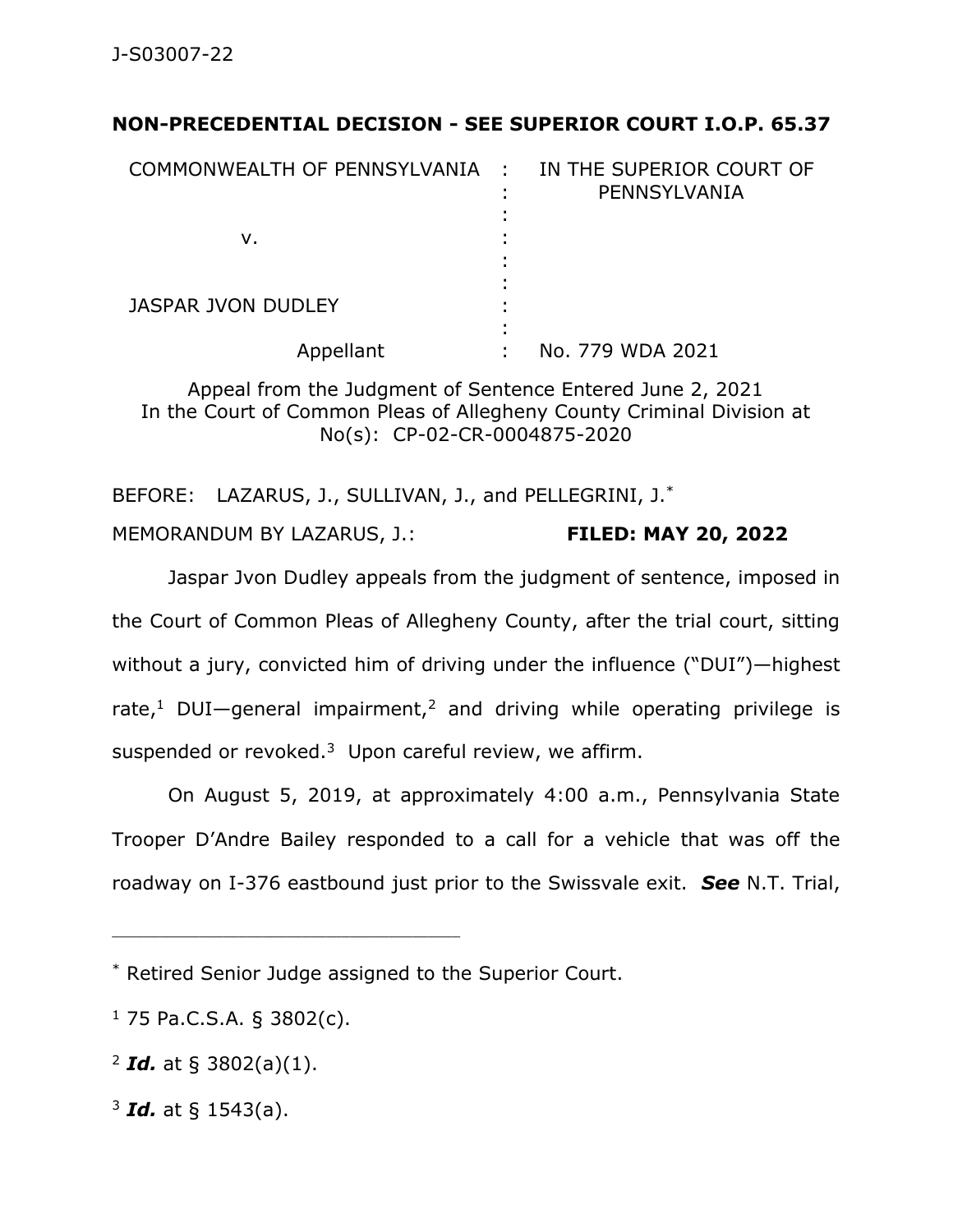3/25/21, at 13, 18, 25. Upon arriving at the scene approximately fifteen minutes later, Trooper Bailey observed numerous law enforcement, EMS, and fire vehicles surrounding an SUV that was situated on a hillside off of the berm. Id. at 13, 24. Trooper Bailey exited his cruiser and approached Dudley, who was outside his vehicle. *Id.* Dudley's SUV was undamaged and warm to the touch. *Id.* at 19. Trooper Bailey observed that Dudley had a lump on his head and a "small gash." *Id.* When he got closer to Dudley, Trooper Bailey noticed "a strong odor of alcohol emanating from [Dudley's] person." *Id.* at 14. Dudley's eyes were bloodshot and watery, and his gait was unsteady. *Id.* Dudley informed Trooper Bailey that he had been "out on the town" prior to arriving at his current location and that he was drunk. *Id.* at 15. Trooper Bailey found a Smirnoff bottle in Dudley's vehicle, which Dudley said belonged to his girlfriend and was from earlier in the evening. *Id.* When Trooper Bailey asked Dudley how he had arrived at his location, Dudley responded that he had driven there. *Id.* at 16.

Dudley agreed to be transported to the hospital by Trooper Bailey. *Id.* at 16. At the hospital, Dudley was treated by a nurse and then verbally consented to a blood draw, which was taken at 5:20 a.m. *Id.* at 23, 28. Testing showed Dudley's blood alcohol content ("BAC") to be 0.191 percent. *Id.* at 16, 17, 23.

Dudley was charged with the above counts, as well as the summary offenses of reckless driving, careless driving, and disregarding traffic lane. On March 7, 2021, Dudley filed a motion *in limine* seeking to exclude from

- 2 -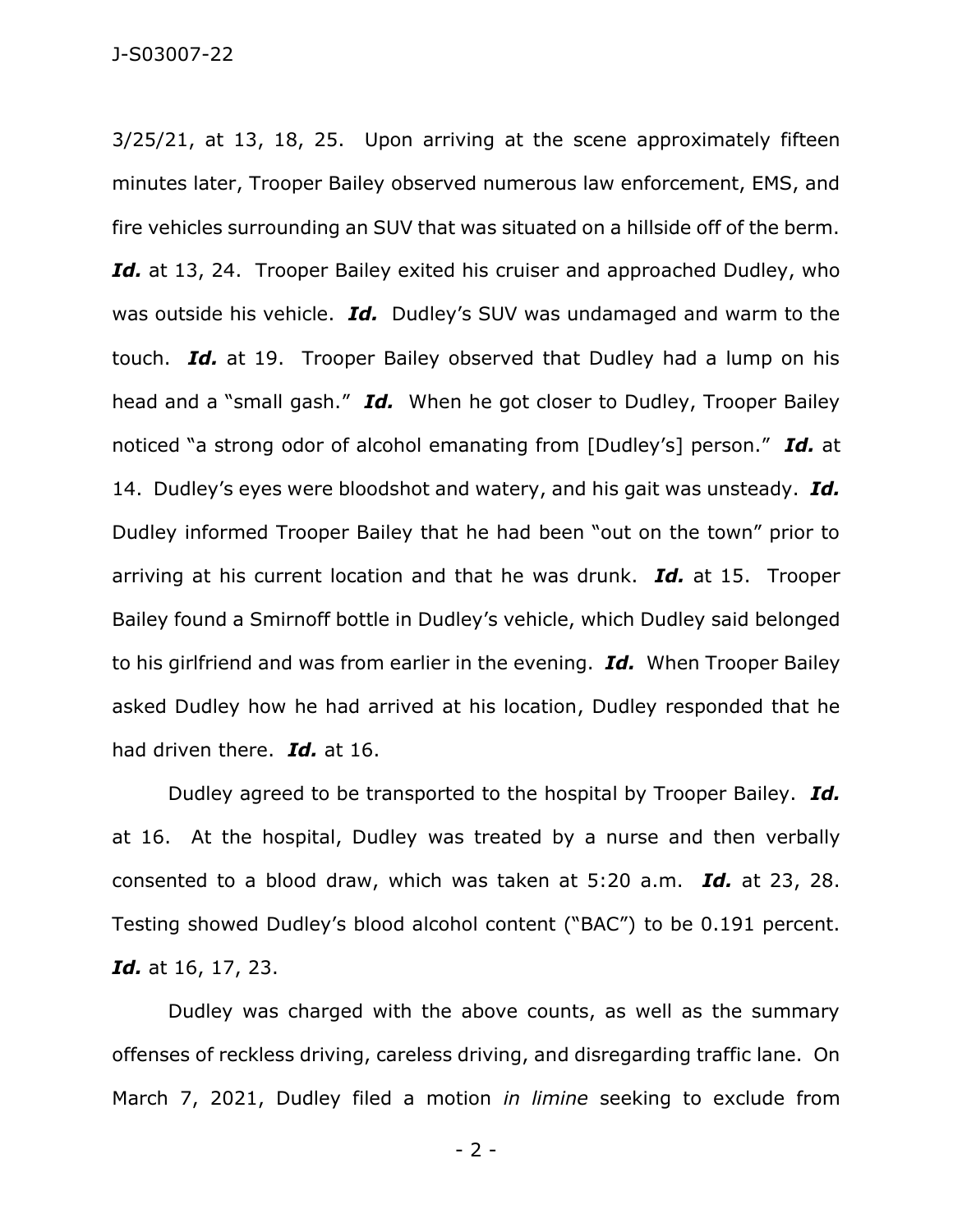evidence, pursuant to the *corpus delicti* rule, the incriminating statements he made to Trooper Bailey. On March 25, 2021, the court heard argument on Dudley's motion, which it subsequently denied. Dudley immediately proceeded to trial and was convicted of DUI—highest rate, DUI—general impairment, and driving while operating privilege is suspended or revoked. The court acquitted Dudley of the remaining summary offenses.

On April 24, 2021, Dudley filed a motion to reconsider the denial of his motion in *limine*. The court denied that motion on June 2, 2021, on which date Dudley appeared for sentencing. The court imposed a sentence of six months' probation for DUI—highest rate, with no further penalty imposed on the remaining counts. Dudley did not file post-sentence motions. He filed a timely notice of appeal on July 2, 2021.<sup>4</sup> Dudley raises the following claims for our review:

1. Whether the trial court abused its discretion in admitting [Dudley's] statements without a showing of the *corpus delicti*, that someone actually drove the vehicle while intoxicated, by a preponderance of the evidence?

2. Whether the trial court erred in considering [Dudley's] statements at trial where the Commonwealth could not prove the *corpus delicti* beyond a reasonable doubt, that someone was intoxicated while driving the vehicle?

3. Whether the Commonwealth failed to present sufficient evidence that [] Dudley drove, operated, or was in actual physical control of a vehicle: (a) while incapable of safely driving for the general impairment conviction[; and] (b) having an alcohol

\_\_\_\_\_\_\_\_\_\_\_\_\_\_\_\_\_\_\_\_\_\_\_\_\_\_\_\_\_\_\_\_\_\_\_\_\_\_\_\_\_\_\_\_

<sup>4</sup> The trial court did not order Dudley to file a Pa.R.A.P. 1925(b) concise statement of errors complained of on appeal.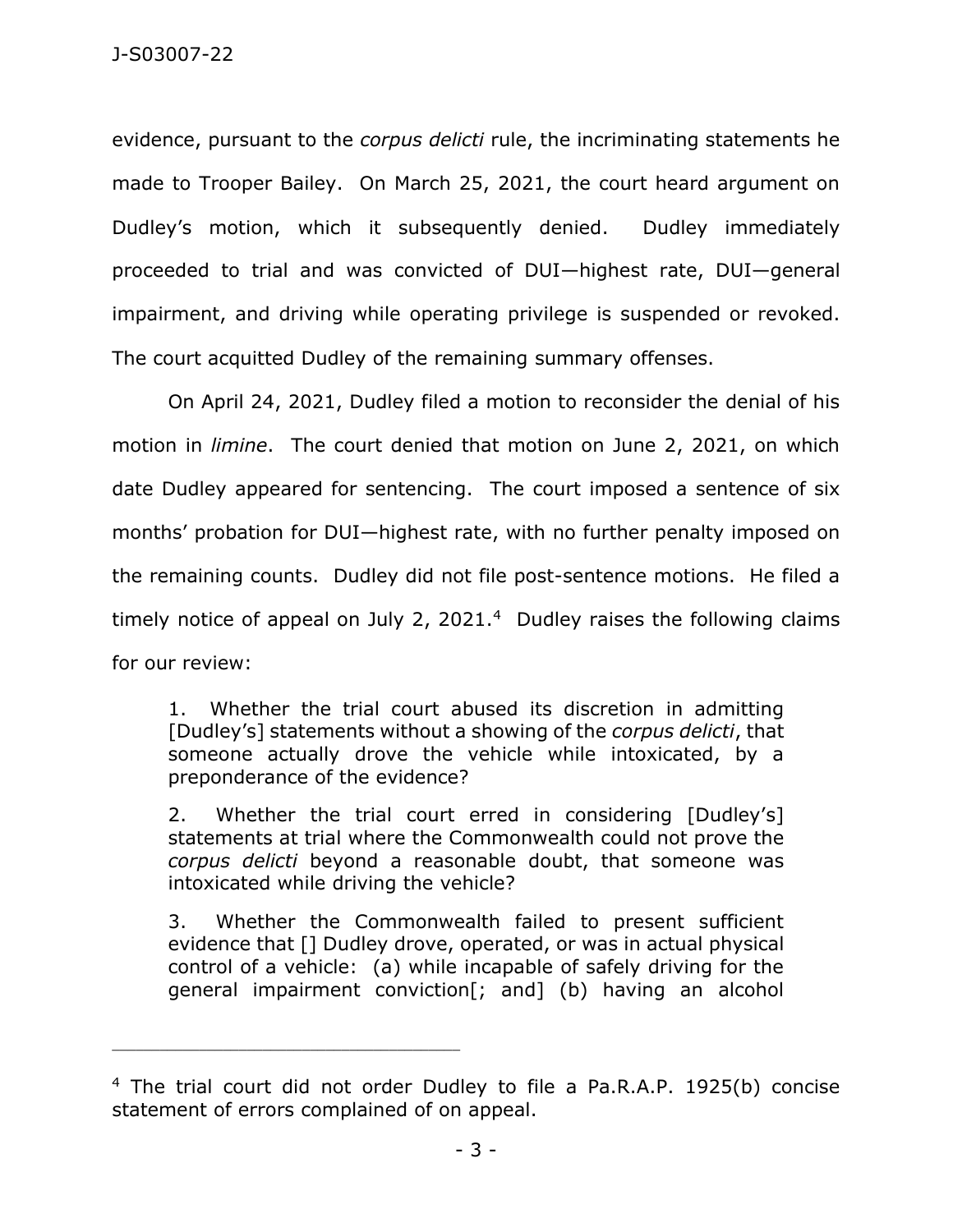concentration of at least 0.16% within two hours of driving for the highest rate of alcohol conviction?

Brief of Appellant, at 6 (unnecessary capitalization omitted).

Dudley first claims that the trial court abused its discretion in admitting his statements to Trooper Bailey without requiring, pursuant to the *corpus delicti* rule, that the Commonwealth establish, by a preponderance of the evidence and independent of Dudley's statements, that someone had been driving the vehicle while intoxicated. Dudley argues that "[t]he affidavit of probable cause, which was the only information relied upon by the Commonwealth in seeking to admit Dudley's alleged statements, only established that Dudley was intoxicated." Brief of Appellant, at 16. Dudley argues that the fact that Dudley's vehicle was off the highway fails to establish that it had been driven by a drunk driver and that the Commonwealth "presented nothing inherent about the positioning of the vehicle that would indicate it was driven or had come to a stop as a result of drunk or unsafe driving[.]" *Id.* at 17. Dudley argues that, "[w]ithout any independent information on how Dudley arrived at the location, it is unclear whether he was the driver, a passenger, or had arrived by the roadside some other way." *Id.* at 18.

In response, the Commonwealth argues that, contrary to Dudley's assertion, the trial court relied upon both the affidavit of probable cause as well as the preliminary hearing transcript in rendering its decision on the admissibility of Dudley's statements. The Commonwealth argues that "those two items provided ample support for the trial court's pre-trial ruling on the

- 4 -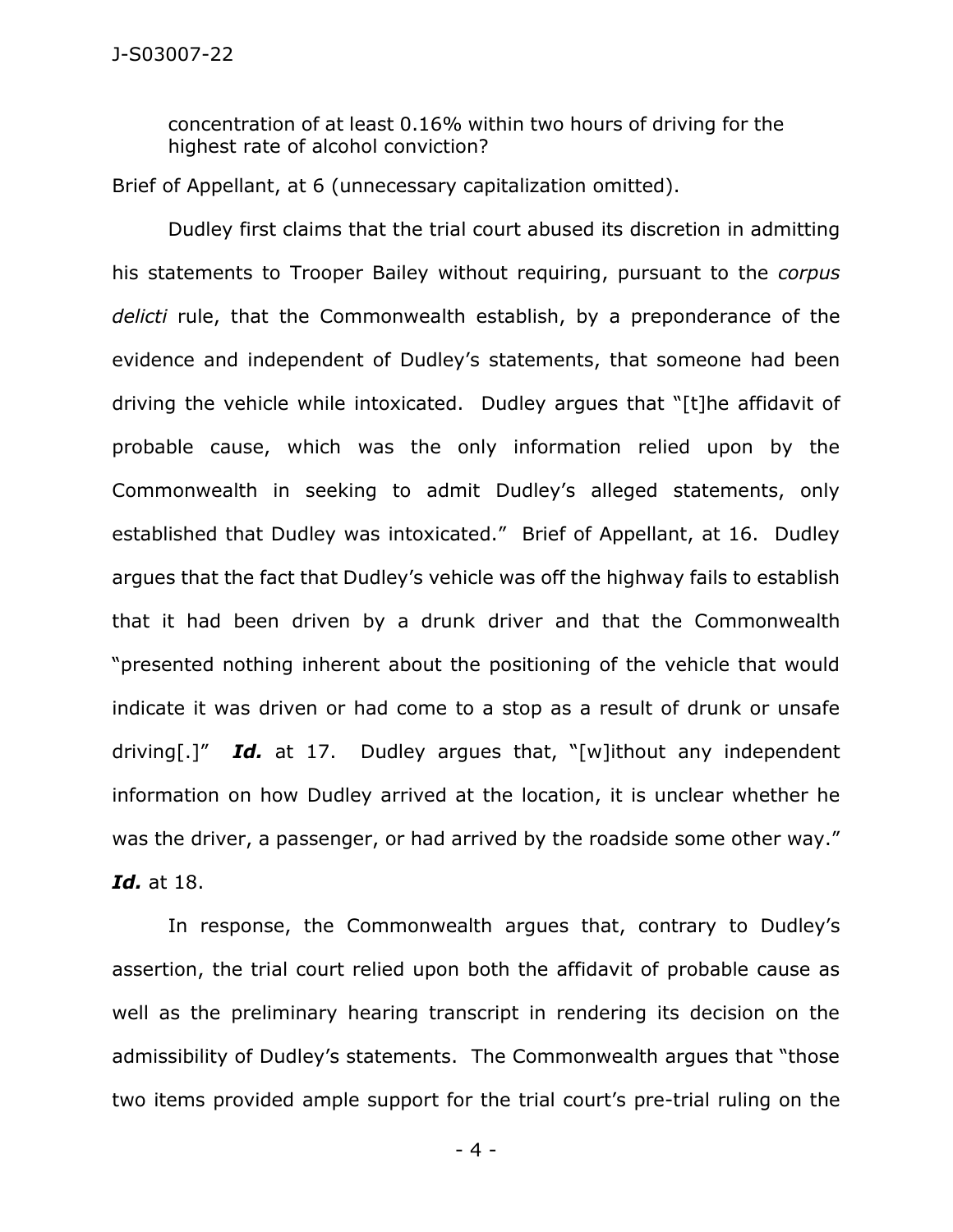*corpus delicti* issue." Brief of Appellee, at 22 (unnecessary capitalization

omitted). Specifically, the Commonwealth cites the following facts gleaned

from those two sources:

[T]he vehicle was off of the roadway into a grassy area on [I]nterstate 376, there was an open bottle of alcohol in the vehicle and [Dudley], who was visibly intoxicated, was observed by Trooper Bailey to be the only individual present with the vehicle, other than the emergency personnel. Given these facts, it is reasonable to conclude that the car was in a location where it was unlikely that it was left by another individual and that [Dudley] happened to arrive, particularly[] where there was an open bottle of alcohol in the vehicle and [Dudley] himself was exhibiting such a high degree of intoxication that Trooper Bailey felt that it was unsafe to perform field sobriety tests.

*Id.* at 27.

Our standard of review for a challenge pursuant to the *corpus delicti* rule

is well-settled.

The *corpus delicti* rule is designed to guard against the hasty and unguarded character which is often attached to confessions and admissions and the consequent danger of a conviction where no crime has in fact been committed. The *corpus delicti* rule is a rule of evidence. Our standard of review on appeals challenging an evidentiary ruling of the trial court is limited to a determination of whether the trial court abused its discretion. The *corpus delicti* rule places the burden on the prosecution to establish that a crime has actually occurred before a confession or admission of the accused connecting him to the crime can be admitted. The *corpus delicti* is literally the body of the crime; it consists of proof that a loss or injury has occurred as a result of the criminal conduct of someone. The criminal responsibility of the accused for the loss or injury is not a component of the rule. . . . The *corpus delicti* may be established by circumstantial evidence. Establishing the *corpus delicti* in Pennsylvania is a two-step process. The first step concerns the trial judge's admission of the accused's statements[,] and the second step concerns the fact finder's consideration of those statements. In order for the statement to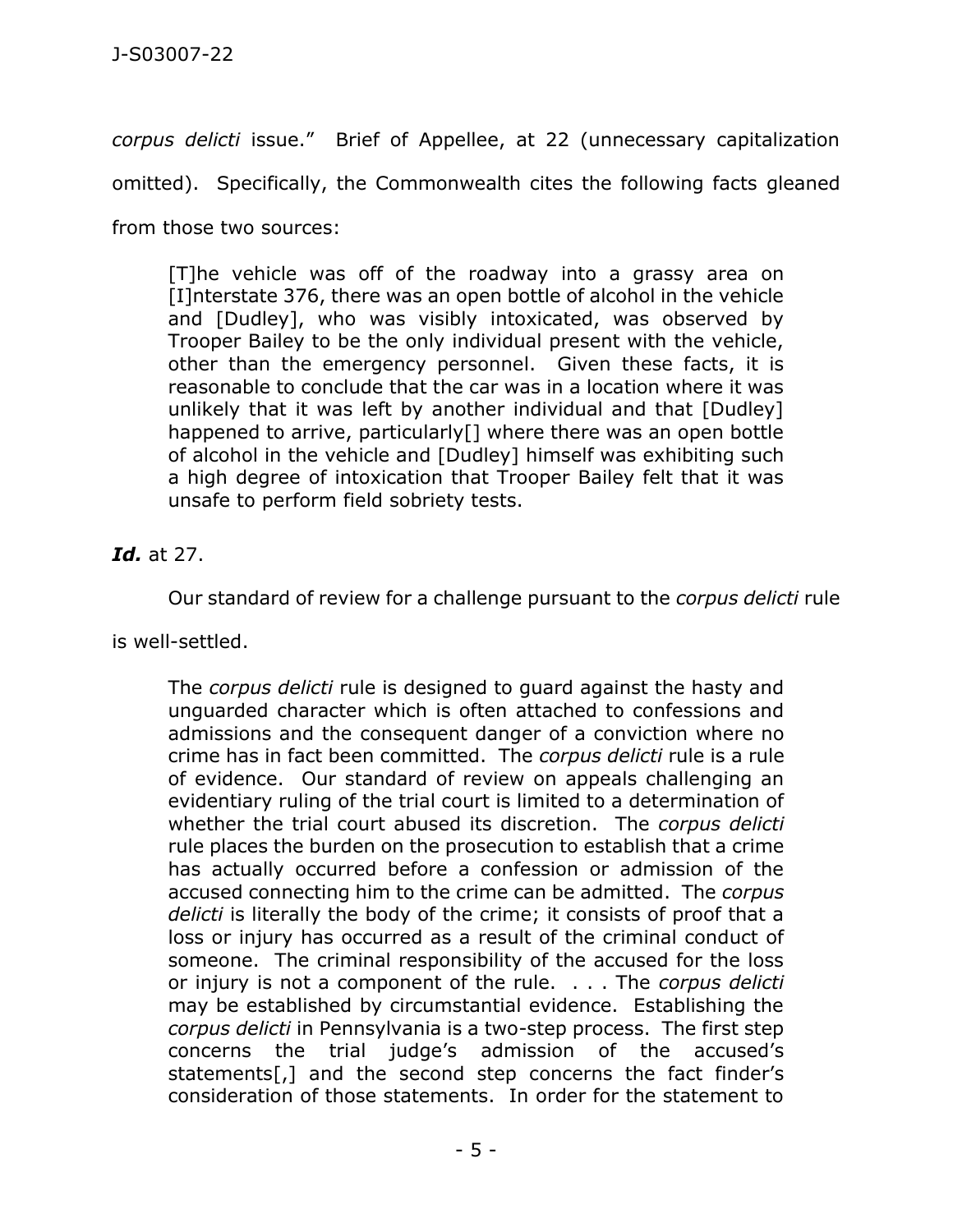be admitted, the Commonwealth must prove the *corpus delicti* by a preponderance of the evidence. In order for the statement to be considered by the fact finder, the Commonwealth must establish the *corpus delicti* beyond a reasonable doubt.

*Commonwealth v. Hernandez*, 39 A.3d 406, 410–11 (Pa. Super. 2012)

(quotation marks omitted).

"Before introducing an extra-judicial admission, the Commonwealth is

not required to prove the existence of a crime beyond a reasonable doubt.

Rather, it is enough for the Commonwealth to prove that the injury or loss is

more consistent with a crime having been committed than not."

*Commonwealth v. Zugay*, 745 A.2d 639, 652 (Pa. Super. 2000) (internal

citations omitted).

Here, following argument on Dudley's motion in *limine*, the court ruled

on the issue as follows:

THE COURT: [] I'd like to thank counsel for their argument and the transmission of the preliminary hearing transcript, and the affidavit. And upon consideration of it, I'm going to deny the motion in *limine* for the following reasons: I find that there is sufficient evidence of *corpus delicti*, and based on the following facts: Upon Trooper Bailey's arrival at the scene, [] Dudley was present and he was in a highly intoxicated state. That's very plain from the transcript and from the affidavit that he had watery eyes, they were watery and bloodshot, he had a strong odor of alcohol emanating from his person, and that the trooper did not even give a field sobriety test for the reason that he concluded that Mr. Dudley was—because of the degree of intoxication evidenced by [] Dudley's appearance that would be number one.

Number two, the car was parked in a grassy area . . . that's not a place for usually parking cars. [A]nd then [] Dudley had some kind of an injury and the emergency personnel people were at the scene. He had either a lump on his head—which was referred to in the testimony—and a cut upon his head. And also, the vehicle— I didn't see evidence as to whether [] Dudley actually owned the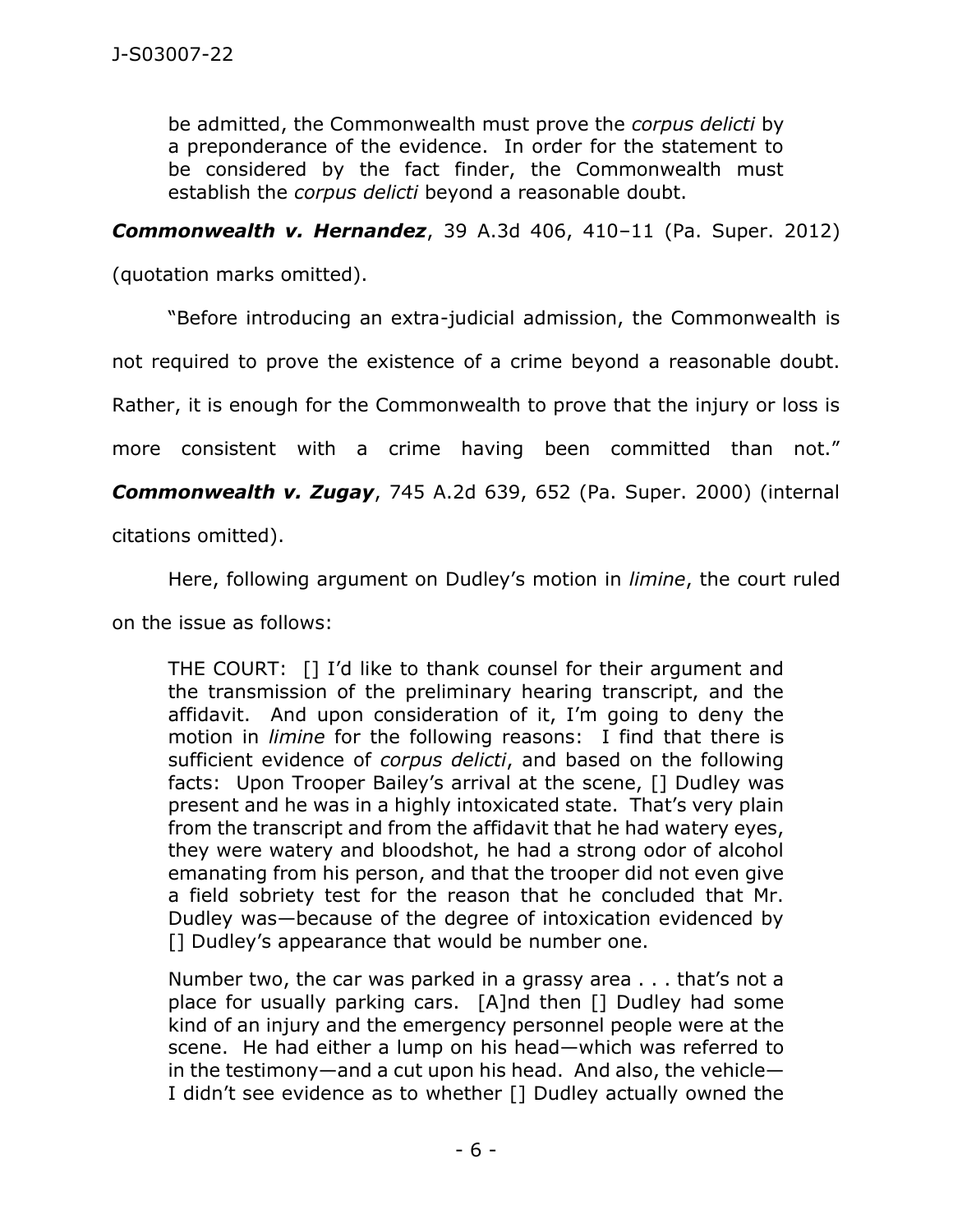vehicle, but I'm concluding that he had operated the vehicle based on the contemporaneous confluence of all of these facts right at the scene.

And I would just note[,] lastly, that it would be considered evidentiary, that there was a Smirnoff bottle in the rear seat of the vehicle. And [defense counsel] suggests that that was not [] Dudley's, it belonged to his girlfriend, that could well be the case, nevertheless, it was evidence at the scene. I think that this was sufficient evidence that an actual [] motor vehicle violation at that time had occurred. So[,] the motion is denied.

N.T. Pre-Trial Motion Hearing, 3/25/21, at 10-11 (unnecessary capitalization omitted).

We agree with the trial court that the circumstantial evidence presented by the Commonwealth was sufficient to demonstrate, by a preponderance of the evidence, that the offense of DUI had occurred, where: (1) a visibly and significantly intoxicated person, (2) with injuries, (3) was found alone, (4) next to a vehicle that was stopped in the grass off the roadway and was situated in a place where cars would not normally come to rest, and (5) the vehicle contained an open bottle of alcohol. Accordingly, Dudley is entitled to no relief on his first claim.

Next, Dudley asserts that the Commonwealth failed to prove—beyond a reasonable doubt and independent of Dudley's oral statements—that someone had driven the vehicle while intoxicated. Accordingly, Dudley claims, his statements to Trooper Bailey should not have been considered by the court as evidence of guilt under the second step of the *corpus delicti* rule. Similar to his argument, *supra*, regarding the first step of the *corpus delicti* rule, Dudley asserts that the Commonwealth presented no evidence as to how the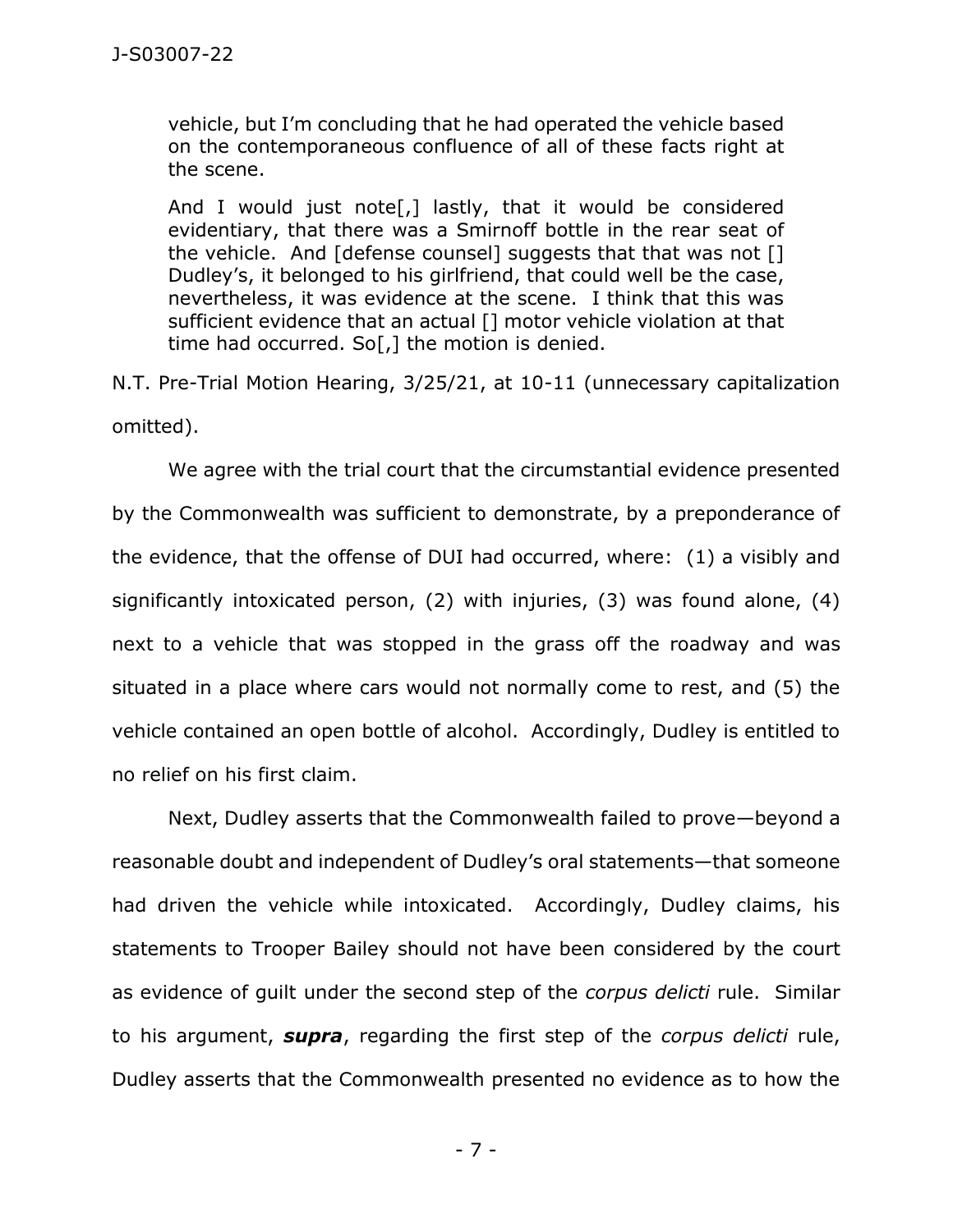vehicle arrived at its resting place or that its location on the side of the interstate was the result of drunk driving. Brief of Appellant, at 23. Dudley further asserts that his mere proximity to the vehicle did not prove he drove it and that "the actual driver could have fled or left the scene to seek assistance." *Id.* at 24.

The Commonwealth argues that the circumstantial evidence presented at trial established, beyond a reasonable doubt, that the offense of DUI had been committed. Specifically, the Commonwealth highlights the following trial testimony of Trooper Bailey:

- He arrived on the scene at 4:00 a.m. and it was not a multivehicle accident, *see* N.T. Trial, 3/25/21, at 18, 24;
- The vehicle was situated on a grassy area off the roadway and Dudley was standing outside the vehicle, *see id.* at 13, 19;
- The vehicle was warm to the touch and Trooper Bailey did not observe any damage to the car as if it had been in an accident, *see id.* at 19;
- Trooper Bailey observed a lump on Dudley's head, as well as a small gash, upon approaching him, *see id.* at 14;
- Upon approaching Dudley, Trooper Bailey noticed a strong odor of alcohol emanating from Dudley's person, that Dudley's eyes were bloodshot and watery, and that he had an unsteady gait, *see id.* at 14;
- There was an open Smirnoff bottle in the vehicle, *see id.* at 15; and
- Trooper Bailey did not conduct field sobriety tests on Dudley because of his physical state, *see id.* at 16.

*See* Brief of Appellee, at 32-33.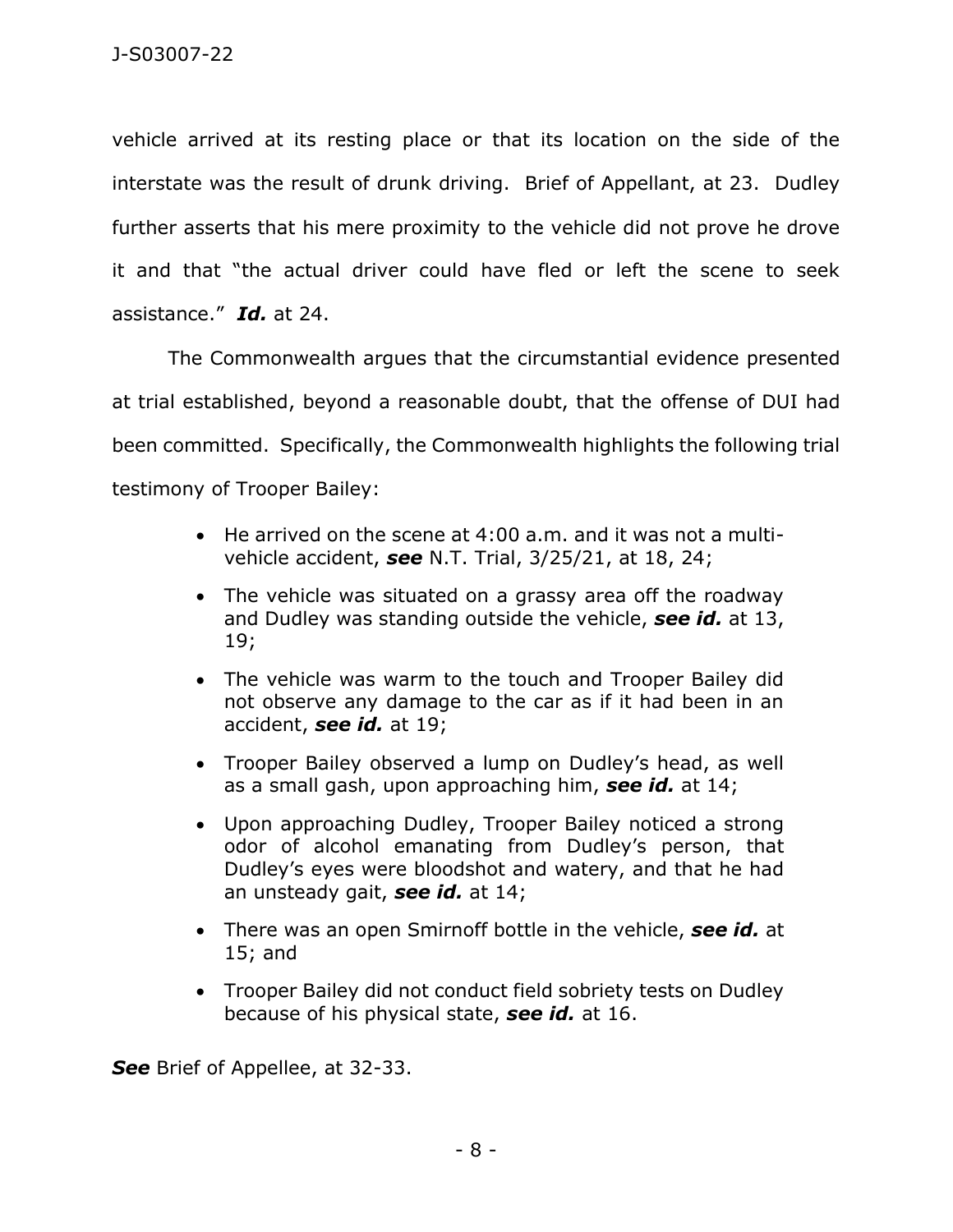Again, we agree with the Commonwealth that "there was simply no other plausible explanation as to how [Dudley] could have arrived [at] that location on the interstate at that time of night, especially[] where [he] was exhibiting such a high degree of intoxication." *Id.* at 34-35. The circumstantial evidence presented by the Commonwealth, as well as all reasonable inferences derived therefrom, was sufficient to demonstrate, beyond a reasonable doubt, that the offense of DUI had been committed. Accordingly, the trial court did not err in considering Dudley's inculpatory statements as evidence of his guilt. *Hernandez*, *supra*.

Dudley next claims that the evidence presented at trial was insufficient to prove, beyond a reasonable doubt, that Dudley was unlawfully intoxicated while driving and that the evidence only established that he was intoxicated and had driven "at some point during the night." Brief of Appellant, at 25.

[O]ur standard of review of sufficiency claims requires that we evaluate the record in the light most favorable to the verdict winner[,] giving the prosecution the benefit of all reasonable inferences to be drawn from the evidence. Evidence will be deemed sufficient to support the verdict when it establishes each material element of the crime charged[,] and the commission thereof by the accused, beyond a reasonable doubt. Nevertheless, the Commonwealth need not establish guilt to a mathematical certainty. [T]he facts and circumstances established by the Commonwealth need not be absolutely incompatible with the defendant's innocence. Any doubt about the defendant's guilt is to be resolved by the fact finder unless the evidence is so weak and inconclusive that, as a matter of law, no probability of fact can be drawn from the combined circumstances.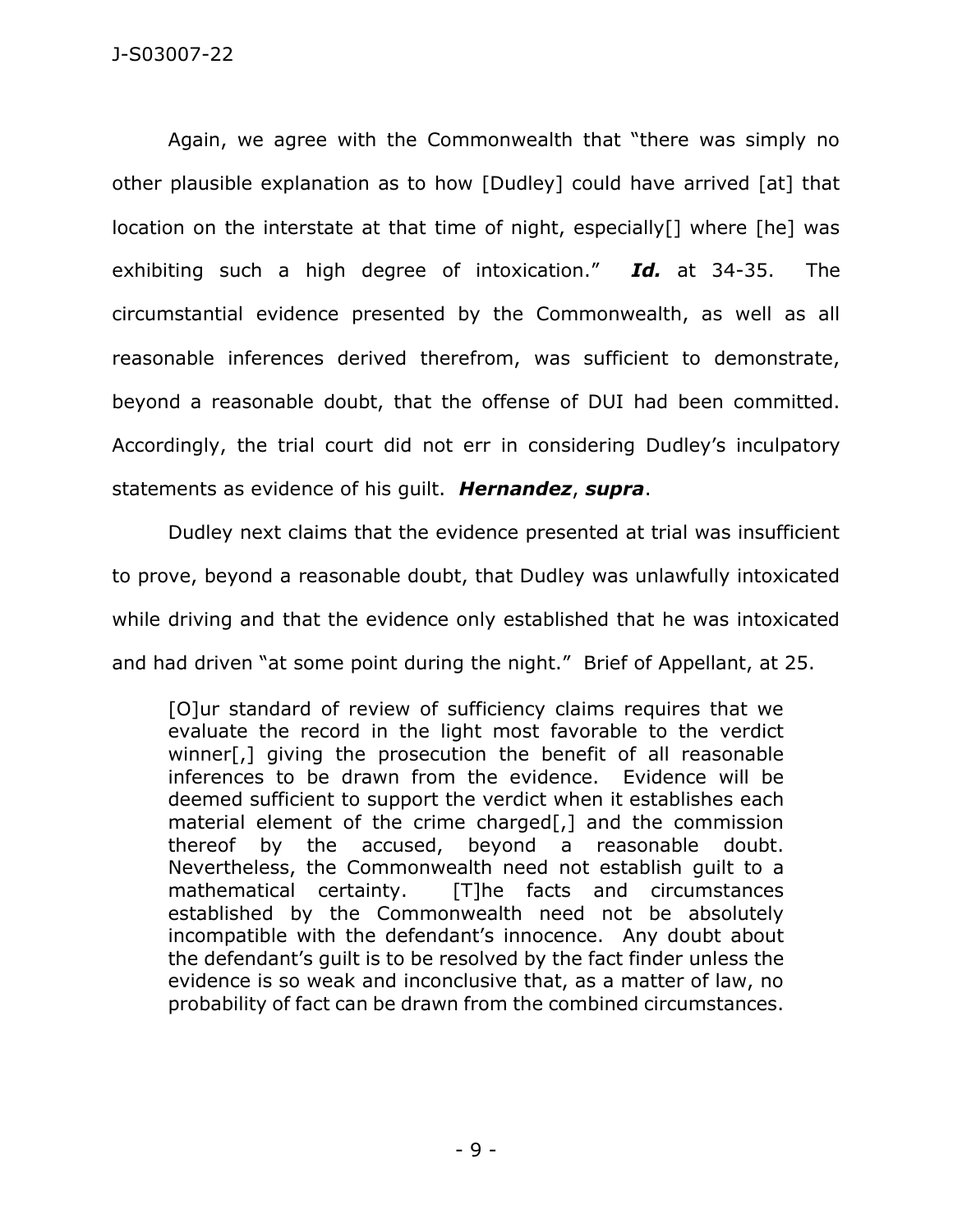*Commonwealth v. Lynch*, 242 A.3d 339, 352 (Pa. Super. 2020) (citation omitted).

Dudley first challenges his conviction for DUI-general impairment, for which the Commonwealth was required to prove that Dudley "dr[ove], operate[d], or [was] in actual physical control of the movement of a vehicle after imbibing a sufficient amount of alcohol such that [he was] rendered incapable of safely driving, operating[,] or being in actual physical control of the movement of the vehicle." 75 Pa.C.S.A. § 3802(a)(1). "[S]ubsection 3802(a)(1) is an 'at the time of driving' offense, requiring that the Commonwealth prove the following elements: the accused was driving, operating, or in actual physical control of the movement of a vehicle during the time when he or she was rendered incapable of safely doing so due to the consumption of alcohol." *Commonwealth v. Segida*, 985 A.2d 871, 879 (Pa. 2009).

Section 3802(a)(1), like its predecessor [statute], is a general provision and provides no specific restraint upon the Commonwealth [regarding] the manner in which it may prove that an accused operated a vehicle under the influence of alcohol to a degree which rendered him incapable of safe driving. . . . The types of evidence that the Commonwealth may proffer in a subsection  $3802(a)(1)$  prosecution include[,] but are not limited to, the following: the offender's actions and behavior, including manner of driving and ability to pass field sobriety tests; demeanor, including toward the investigating officer; physical appearance, particularly bloodshot eyes and other physical signs of intoxication; odor of alcohol[;] and slurred speech. Blood alcohol level may be added to this list, although it is not necessary and the two[-]hour time limit for measuring blood alcohol level does not apply. Blood alcohol level is admissible in a subsection 3801(a)(1) case only insofar as it is relevant to and probative of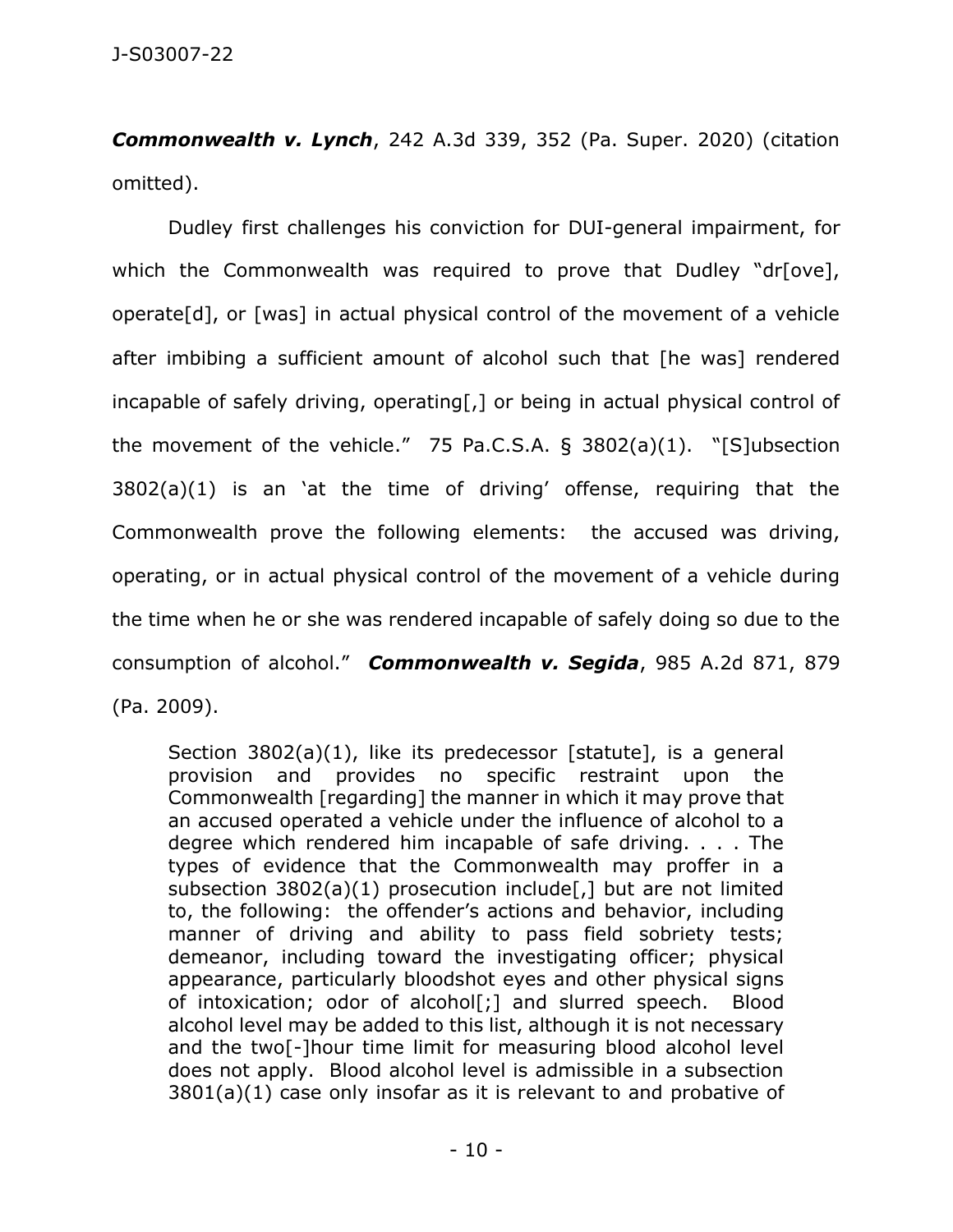the accused's ability to drive safely at the time he or she was driving. The weight to be assigned these various types of evidence presents a question for the fact-finder, who may rely on his or her experience, common sense, and/or expert testimony. Regardless of the type of evidence that the Commonwealth proffers to support its case, the focus of subsection 3802(a)(1) remains on the inability of the individual to drive safely due to consumption of alcohol—not on a particular blood alcohol level.

## *Id.*

Here, in addition to the evidence set forth above, the Commonwealth presented Trooper Bailey's testimony that Dudley told him that "he had been out on the town prior to being at his location and that he was drunk." N.T. Trial, 3/25/21, at 15. Dudley also told Trooper Bailey that he had driven to his current location. *See id.* at 16. Finally, blood testing showed Dudley's BAC to be more than twice the legal limit. *See id.* at 17. The totality of evidence presented by the Commonwealth was sufficient for the trial judge, sitting as fact-finder and "rely[ing] on his . . . experience[ and] common sense," *Segida*, 985 A.2d at 879, to conclude, beyond a reasonable doubt, that Dudley had driven while intoxicated and incapable of safely driving, operating, or being in physical control of a vehicle. *See* 75 Pa.C.S.A. § 3802(a)(1). Accordingly, his conviction for DUI-general impairment must stand.

Finally, Dudley challenges his conviction for DUI-highest rate, which is defined as follows:

(c) Highest rate of alcohol.--An individual may not drive, operate[,] or be in actual physical control of the movement of a vehicle after imbibing a sufficient amount of alcohol such that the alcohol concentration in the individual's blood or breath is 0.16%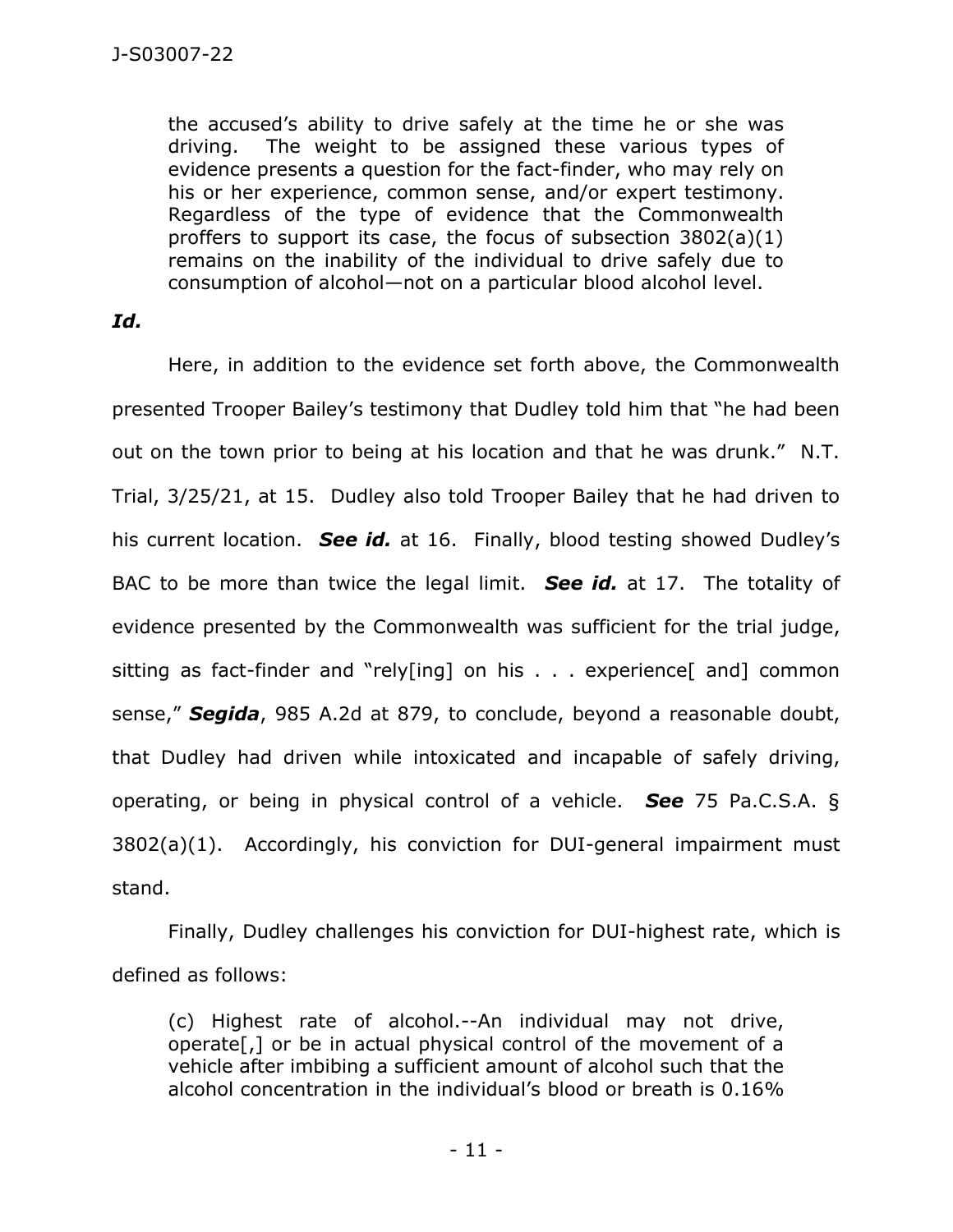or higher within two hours after the individual has driven, operated[,] or been in actual physical control of the movement of the vehicle.

## 75 Pa.C.S.A. § 3802(c).

Dudley argues that the Commonwealth presented no evidence as to when Dudley drove the vehicle and failed to prove that he did so within two hours of the blood draw, as required under section 3802(c). Dudley asserts that the Commonwealth was only able to show that Trooper Bailey arrived on the scene at approximately 4:00 a.m., about 15 minutes after receiving the radio call, and that the blood draw occurred at 5:20 a.m. Dudley argues that "[t]he Commonwealth could not account for the period of time between when the vehicle came to a stop and when the vehicle would have been reported or when emergency personnel, let alone Trooper Bailey, arrived on scene." Brief of Appellant, at 32. Dudley also asserts that the presence of alcohol in the vehicle allowed for the inference that Dudley drank in the time after the vehicle came to a stop, but before emergency personnel arrived. Finally, Dudley claims there would have been no reasonable expectation that passing vehicles would have reported the "abandoned" vehicle promptly, given that it posed no threat to traffic in light of its location off the roadway.

The Commonwealth responds that the totality of the circumstantial evidence presented at trial (as described above), when viewed in the light most favorable to the Commonwealth, was sufficient to support the conclusion that he operated the vehicle while intoxicated within two hours of the blood draw. The Commonwealth notes that "our jurisprudence does not require

- 12 -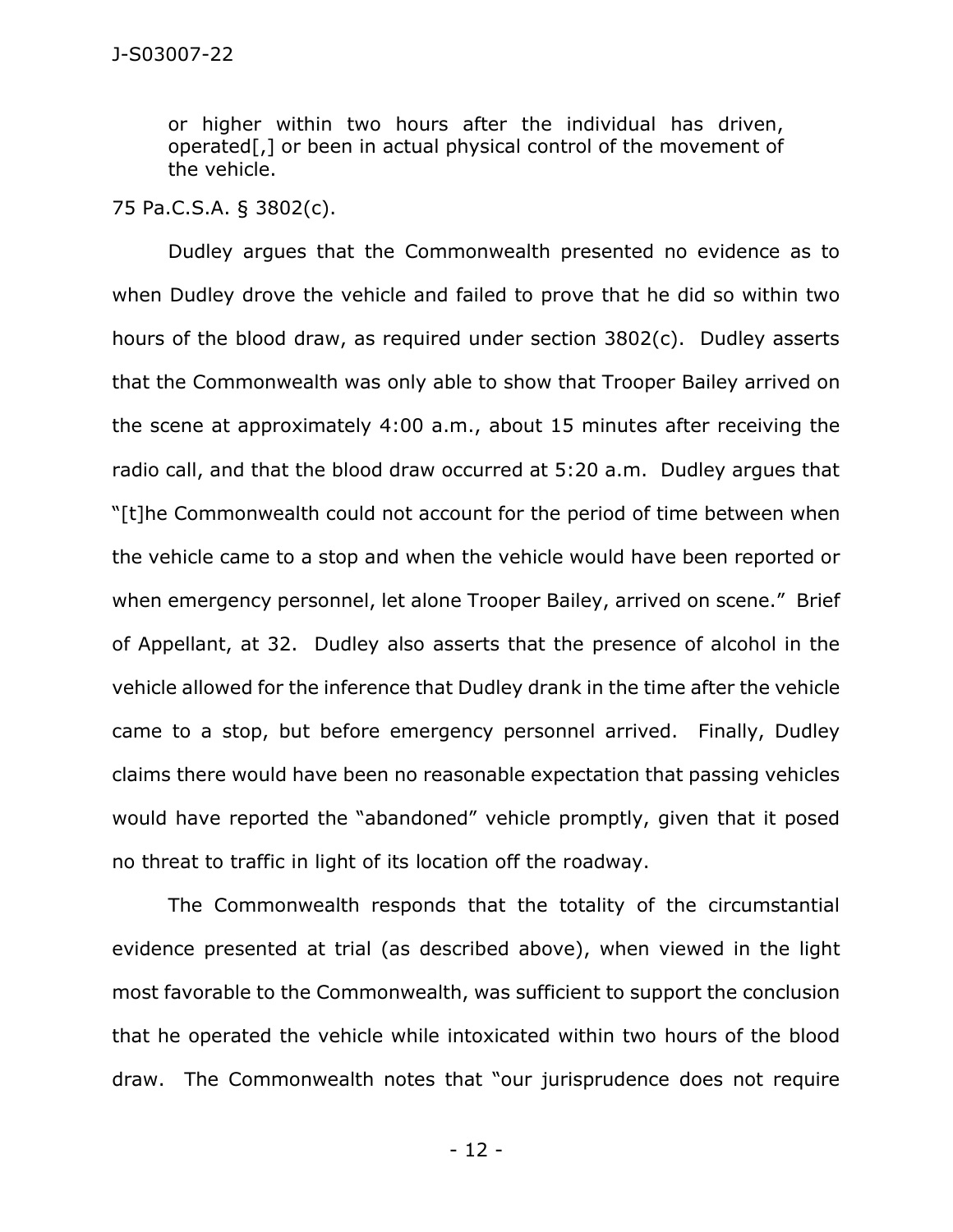fact-finders to suspend their powers of logical reasoning or common sense in the absence of direct evidence. Instead, [fact-finders] may make reasonable inferences from circumstantial evidence adduced at trial." Brief of Appellee, at 45, quoting *Commonwealth v. Teems*, 74 A.3d 142, 149 (Pa. Super. 2013).

Once again, we agree with the Commonwealth that the circumstantial evidence was sufficient to support Dudley's conviction of DUI-highest rate. Dudley, who had a small gash and lump on his head, admitted to having been "out on the town" prior to driving to his location, and that he was drunk. Dudley's car was situated in an area near the exit for Swissvale, off an interstate in the highly-populated Pittsburgh metropolitan area. Contrary to Dudley's argument, it would be reasonable for the finder of fact to infer that, despite the early-morning hour, the amount of passing traffic—particularly professional tractor-trailer operators—would not have been insubstantial. The car was not situated on the shoulder, but rather entirely off the roadway, on the grass, where disabled vehicles do not normally pull over. Thus, it is doubtful that Dudley's car could have sat in such a location for very long before someone would have called 911. Moreover, when Trooper Bailey arrived at the scene at 4:00 a.m.—approximately 15 minutes after receiving the dispatch—Dudley's vehicle was warm to the touch, from which the court could reasonably have inferred that it had been recently operated. Finally, when Dudley's blood was drawn at 5:20 a.m., his BAC exceeded the highest rate of 0.16% by 0.031%.

- 13 -